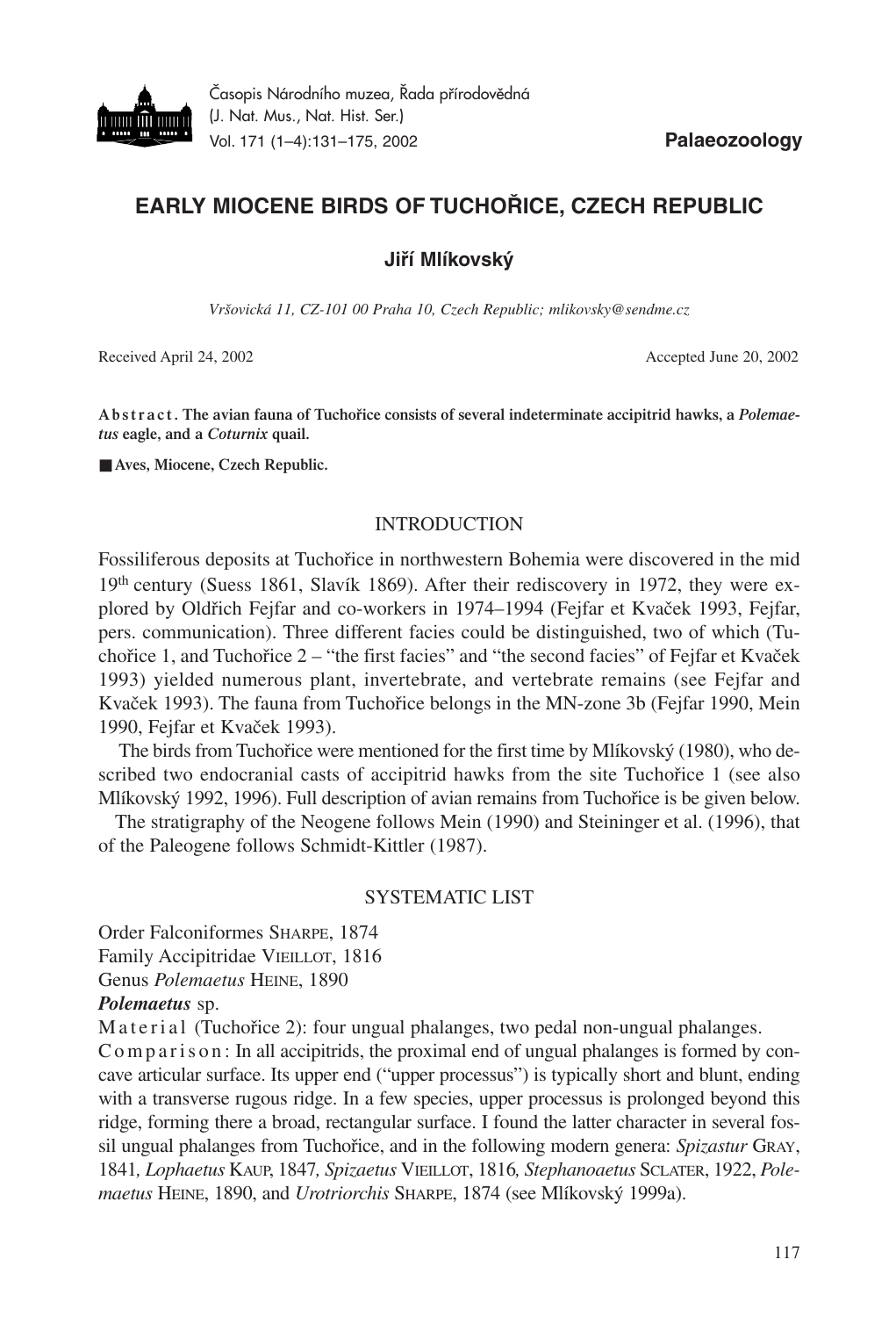Ungual phalanges of the Tuchořice eagle differ from *Lophaetus* in having the heel ventrally less convex, from *Spizastur* and *Stephanoaetus* in having upper processus more prolonged, and the angle between the body of the phalanx and its heel narrower (in *Stephanoaetus*, the heel is oriented much more ventrally). The fossil agrees with *Polemaetus*, *Spizeaetus* and *Urotriorchis* in having proximal articular surface markedly hearth-shaped, upper processus very long and broad, and elevated above the body of the phalanx, and heel laterally compressed, with sharp medial keel on its ventral surface. The fossil differs from *Spizaetus* in having ventral surface of the heel slightly convex (not straight), and from *Urotriorchis* in lacking small flat spot at the lower border of the articular surface. In all observable details, ungual phalanges of the Tuchořice eagle agree with those of the modern *Polemaetus bellicosus* (DAUDIN, 1800), and I identify them as belonging to the genus *Polemaetus*. The non-ungual pedal phalanges are tentatively attributed to *Polemaetus* because of their size.

*Polemaetus* is currently a monotypic genus, which inhabits wooded steppes of the Afrotropics (Brown et al. 1982, del Hoyo et al. 1994). The Martial Eagle *Polemaetus bellicosus* is a very large eagle. The Tuchořice eagle was slightly smaller.

All fossil species known from comparably old and geographically close countries (see Mlíkovský 2002) were smaller than the martial eagle from Tuchořice. Nevertheless, an unnamed ungual phalanx from the early Miocene (MN 2) of Saint-Gérand-le-Puy (Milne-Edwards 1869, pl. 183, figs. 20–21) seems to be similar in both morphology and size to the same element of the Tuchořice eagle. It can be regarded as a first piece of evidence for the existence of *Polemaetus* eagles in Saint-Gérand-le-Puy (see also Mlíkovský 1999a, 2002: 193).

Re m a r k s : The fossil record of Oligo-Miocene accipitrid raptors is rather rich, but the fossils have not been revised recently, which casts considerable doubt on the validity of the record (see Olson 1985, Mlíkovský 2002). Whatever is the taxonomical position of these species, all appear to be significantly smaller that the *Polemaetus* eagle from Tuchořice.

*Cygnus bilinicus* LAUBE, 1909 from the early Miocene (MN 3) of Břešťany in the Czech Republic was originally described as a swan, and later believed to be an accipitrid raptor (Brodkorb 1964). It is a stork, however (Mlíkovský et Švec 1989, Mlíkovský 1999b).

Oligocene to early Miocene deposits of the Americas yielded numerous accipitrid or potentionally accipitrid taxa (see Brodkorb 1964 for their list), the taxonomic position of which has not been sufficiently clarified yet. The Asian record is limited to *Buteo circoides* KUROČKIN, 1968, *Tutor dementjevi* KUROČKIN, 1968 and *Gobihierax edax* KUROČKIN, 1968 from the middle Oligocene of Tatal-Gol in Mongolia, and *Mioaegypius gui* HOU, 1984 from the middle Miocene of Sihong in eastern China. *Mioaegypius* was a large vulture (Hou 1984), while the three forms from Mongolia were much smaller than the *Polemaetus* from Tuchořice.

### **Genus indet.**

M a t e r i a l (Tuchořice 1): 2 endocranial casts; (Tuchořice 2): 14 ungual phalanges.

Remarks: These ungual phalanges, which represent at least 3 different genera of accipitrid raptors, are of generalized form, and cannot be properly identified. However, shape of the upper processus allows to exclude the *Polemaetus* group of eagles (see Mlíkovský 1999a), while the distinctive heel differentiates them from the *Pernis* group of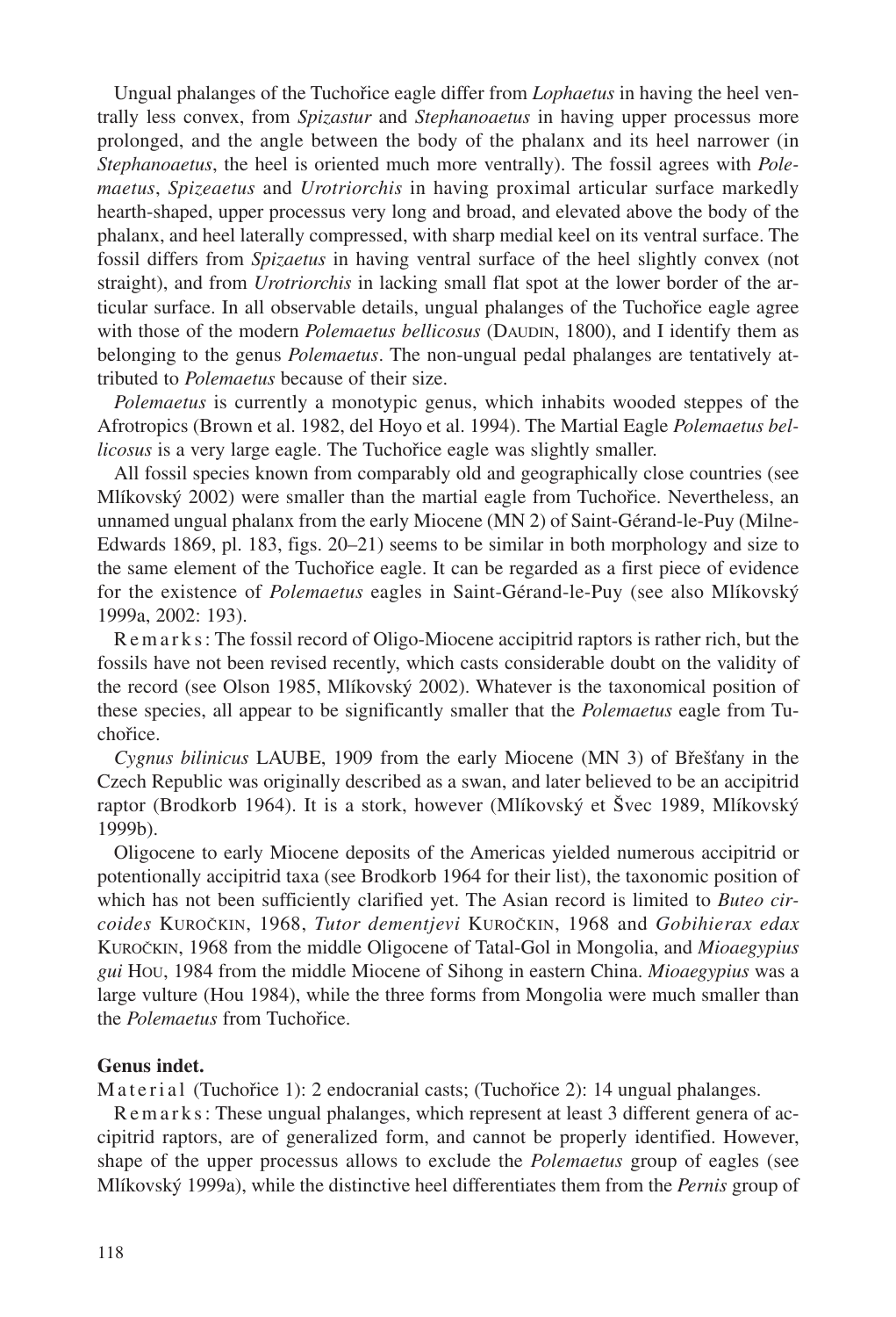accipitrids. All these forms were much smaller than the fossil *Polemaetus* sp. from Tuchořice and Saint-Gérand-le-Puy.

The natural endocranial casts of brains ("fossil brains") were described and figured by Mlíkovský (1980). They are indeterminate within the family as yet, but belonged to hawks decidedly smaller that was the Tuchořice eagle. Their body mass could be estimated at ca. 800–1200 g (Mlíkovský 1980, see also Mlíkovský 1989). It is probable that both of the casts – plus some of the ungual phalanges – belonged to a single species.

Order Phasianiformes TEMMINCK, 1820

Family Phasianidae VIGORS, 1825

Genus *Coturnix* BONNATERRE, 1791

*Coturnix gallica* (MILNE-EDWARDS, 1869)

*Palaeortyx gallica* MILNE-EDWARDS, 1869: 230 [See Mlíkovský (2002: 153–154) for the extensive synonymy of *Coturnix gallica*.]

*Coturnix gallica* (MILNE-EDWARDS): Mlíkovský 2002: 154 [New combination.]

Material (Tuchořice 2): distal part of right ulna.

R e m a r k s : *Coturnix gallica* was recorded from the middle Oligocene (MP 25) to the late Miocene (MN 12) of Spain, France, Germany, Czechia and Hungary (see Mlíkovský 2002).

#### DISCUSSION

The avian fauna of Tuchořice is characterized by numerous raptors (at least four species), and an almost entire absence of other forms. This is in good agreement with the mammalian fauna, in which carnivores are predominant (Fejfar et Kvaček 1993). The locality was formed around hot springs. Molluscs provided circumstantial evidence for their toxicity (see Fejfar and Kvaček 1993). It is thus possible, that both avian and mammalian predators were attracted to the site by bodies of other animals, and subsequently died there.

#### ACKNOWLEDGMENTS

Avian fossils from Tuchořice were kindly placed at my disposal by O. Fejfar (Charles University, Praha), and are currently placed in his collection. S. L. Olson (National Museum of Natural History, Washington, D.C.) allowed me to use comparative collections of Recent birds under his care. I thank them both. My studies in Washington were made when I was short-term fellow of the Smithsonian Institution in January/February 1997.

#### **REFERENCES**

- Brodkorb, P. (1964): Catalogue of fossil birds: Part 2 (Anseriformes through Galliformes). Bulletin of the Florida State Museum (Biological Sciences) 8: 195–355.
- Brown, L.H., Urban, E.K., Newman, K.B., (eds.) 1982: The birds of Africa. Vol. I. Ostriches to falcons. Oxford: Oxford University Press, 521 pp.
- del Hoyo, J., Elliott, A., Sargatal, J. (1994): Handbook of the birds of the world. Vol. 2: New World vultures to guineafowl. Barcelona: Lynx Editions, 638 pp.
- Fejfar, O. (1990): The Neogene vertebrate paleontology sites of Czechoslovakia: a contribution to the Neogene terrestric biostratigraphy of Europe based on rodents. – In: Lindsay E.H., Fahlbusch V. & Mein P. (Eds.), European Neogene mammal chronology: 211–236. New York: Plenum Press.
- Fejfar, O., Kvaček, Z. (1993): Tertiary basins in nortwest Bohemia. Praha: Univerzita Karlova & Česká geologická společnost, 35 pp.
- Hou, L. (1984): The Aragonian vertebrate fauna of Xiacaswan, Jiangsu. 2. Aegypinae (Falconiformes, Aves)). – Vertebrata Palasiatica 22: 14–20. (In Chinese.)
- Kuročkin, E.N. (1968): Iskopaemye ostatki oligocenovych ptic iz Mongolii (Fossil remains of the Oligocene birds from Mongolia). – Ornitologija 9: 323–330. (In Russian.)